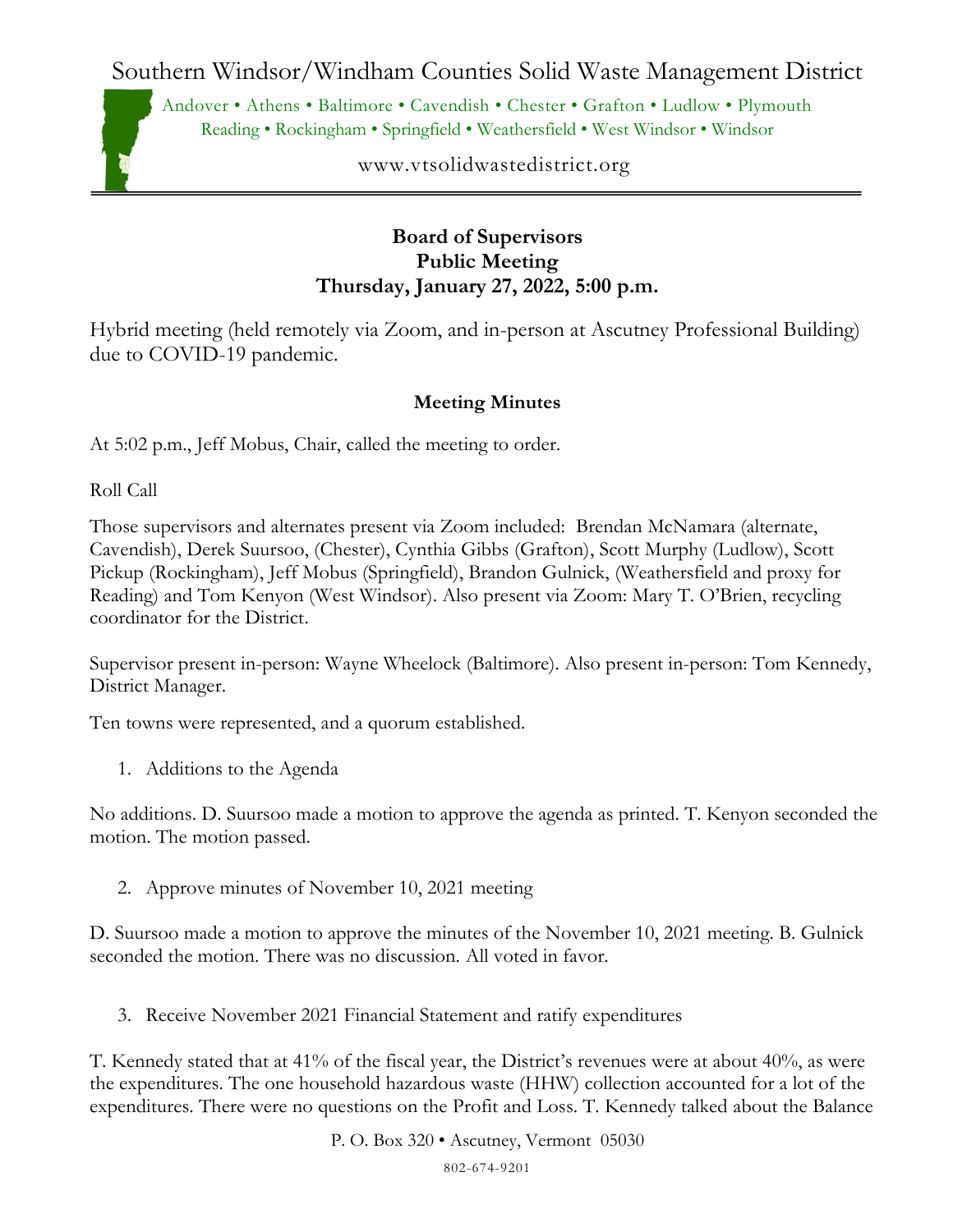Sheet. S. Murphy made a motion to accept the November 2021 Financial Statement. B. Gulnick seconded the motion. A discussion ensued. D. Suursoo asked about the \$48,000+ in receivables. T. Kennedy stated that he thought it was for the new HHW facility. He said that he would send out a list of the receivables to everyone. All voted in favor; the motion carried.

## A. Appointment of Kelly Murphy as Treasurer

T. Kennedy noted that Kelly Murphy is a Weathersfield resident who works with non-profits. Her work as Treasurer will probably cost the District between \$1,200 and \$1,500 annually. T. Kennedy recommended to the Board that they appoint Ms. Murphy. B. Gulnick made a motion to appoint Kelly Murphy as District Treasurer, paying her discounted rate of \$30/hour. D. Suursoo seconded the motion. S. Murphy asked where that money would come from. T. Kennedy replied that it was an unexpected expense so that line item might go over budget. All voted in favor.

B. Review of 2021 Audit

T. Kennedy stated that it was a clean audit, with two items that the auditors considered insignificant. The net income was \$27,490; T. Kennedy thanked the Board for doing a good job on the budget. D. Suursoo made a motion to accept receipt of the 2021 Audit Report. S. Murphy seconded the motion. All voted in favor.

4. Guest – John Fay, from the Windham Solid Waste Management District, will discuss the District's experience opening a HHW Permanent Facility in 2021.

T. Kennedy introduced John Fay, Programs and Operations Manager at the Windham District, who is responsible for running their permanent HHW facility. J. Fay described the process of developing, opening, and operating the facility. Windham charges residents a nominal fee of \$10 for up to ten gallons of hazardous waste. The Windham District is pleased with the response from residents. The facility provided greater access to residents and saved the District 40% of their typical HHW costs. Windham operates their facility for 3 hours/week with one Saturday in the spring and one in the fall.

5. Update on the District's HHW Facility

T. Kennedy stated that the District finally has a signed lease with Alva Waste for the site at its transfer station where the HHW facility will be located. Now he can go ahead and get the final permits from the Department of Environmental Conservation (DEC). T. Kennedy will hire Rich Backer as a consultant and together they will order supplies for the facility which should open in mid-May 2022 with three Alva employees who have "Hazwoper" training. [Hazwoper is the OSHA acronym for hazardous waste operations and emergency response standard.]

S. Murphy made a motion to charge participants \$10 for up to ten gallons of HHW/car. B. Gulnick seconded the motion. All voted in favor. D. Suursoo asked for feedback from participants about the feedback. J. Mobus also suggested asking for opinions about having a permanent facility.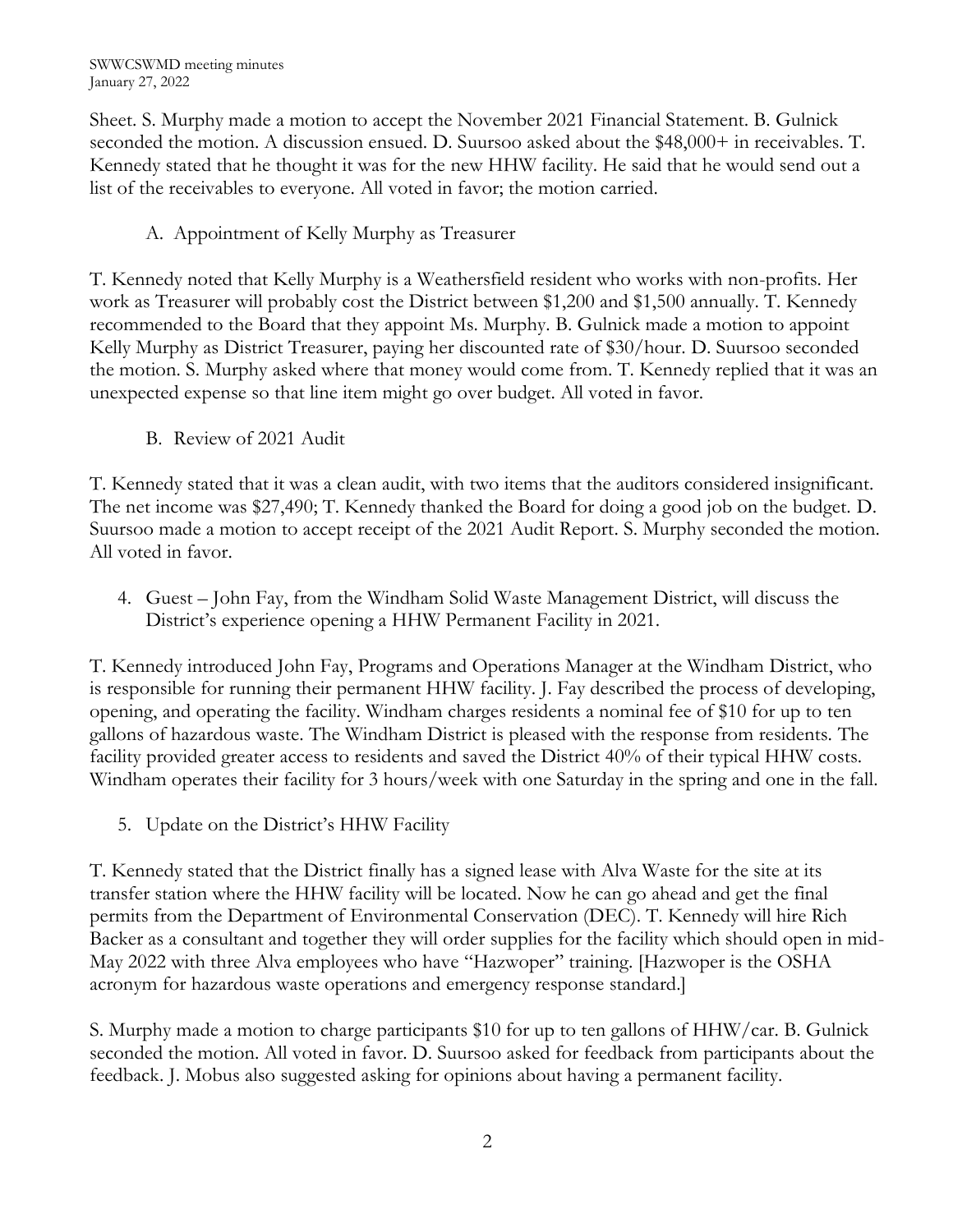## Southern Windsor/Windham Counties Solid Waste Management District

Andover • Athens • Baltimore • Cavendish • Chester • Grafton • Ludlow • Plymouth Reading • Rockingham • Springfield • Weathersfield • West Windsor • Windsor

www.vtsolidwastedistrict.org

6. Discussion of sponsoring a textile collection day(s) with Helpsy, a textile collection organization

T. Kennedy discussed the history of textile recycling in the District. Helpsy could run clothing drives. D. Suursoo said that Helpsy is doing a good job at the Andover-Chester Family Center. M. O'Brien suggested that the District's mini barns that were previously used to collect textiles at the Cavendish, Rockingham, and Weathersfield transfer stations could be re-opened and serviced by Helpsy. The company plans to open a depot in Johnson, Vermont in April 2022 to provide for more frequent pickups at their collection partners.

- 7. Update on Glass Collection Program
	- A. Invite other transfer stations to participate in the program.

T. Kennedy stated that the Program does have the capacity to accept glass from additional towns.

B. Need to grind glass in summer 2022 – permit requirement

T. Kennedy noted that there are 388 tons in the pile currently. According to the permit, the pile must be ground up when there are 500 tons or after 18 months. The plan is to grind the glass when the weather is better. Matt Priestley of Alva Waste thinks highly of the ground glass as a construction material. M&W Engineering will spec it; they also like it. The District has collected enough money to cover the cost of the grinding. There is no limit in the permit on the amount of ground glass that can accumulate. T. Kennedy stated that he knows of two contractors who want it. He would like to invite departments of public works to check it out. D. Suursoo would like to have other re-use options before accepting glass from additional towns.

8. Agreement on proposed meeting schedule for FY22

T. Kennedy thanked everyone for showing up at the meeting. He mentioned the difficulty and importance of getting a quorum. He noted that the annual meeting will be held on April 28, 2022. There were no comments on the calendar of meetings as presented.

- 9. New Business none
- 10. Old Business none
- 11. Adjourn